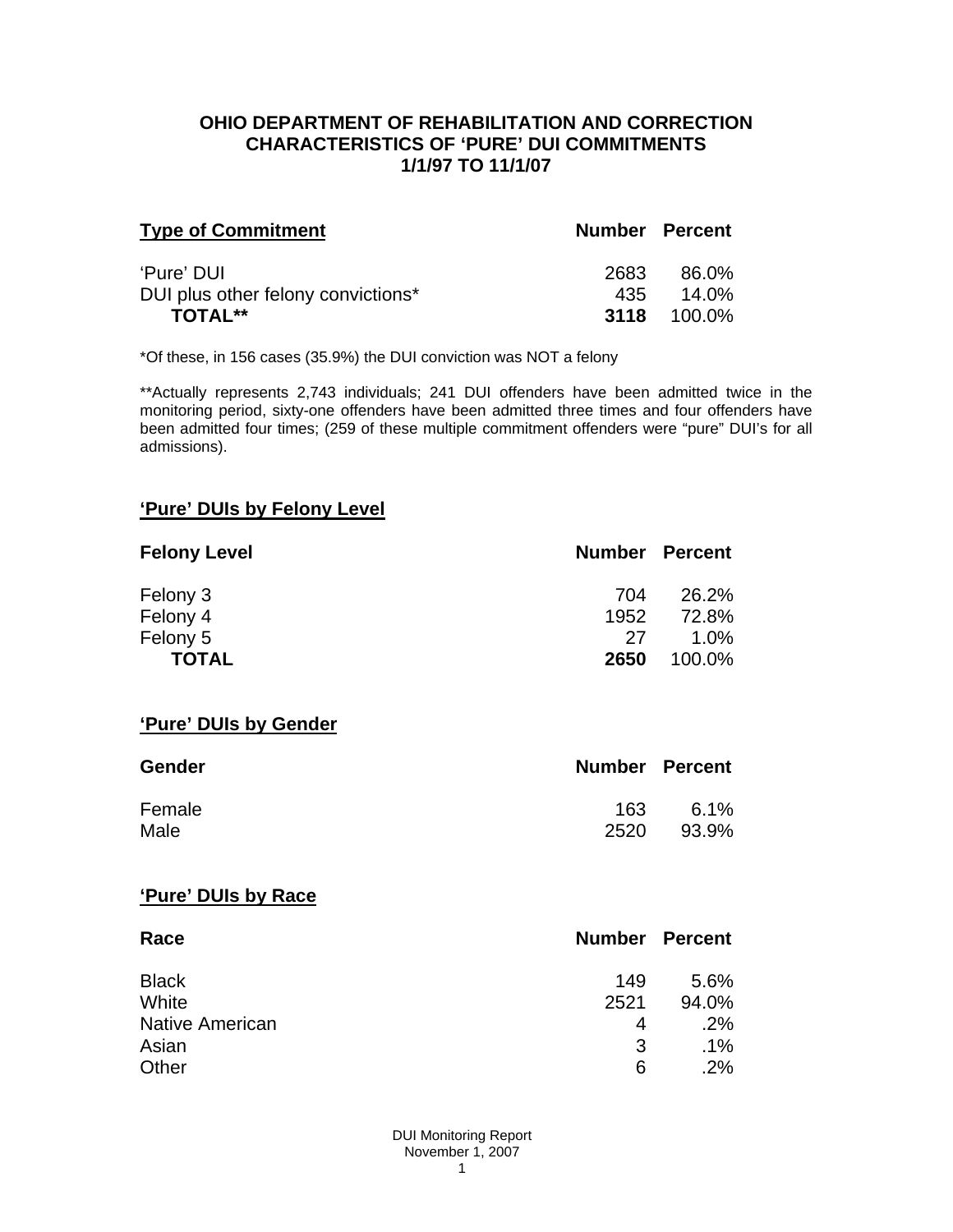# **'Pure' DUIs by Age at Commitment**

| <b>Age at Commitment</b> | <b>Number</b> | <b>Percent</b> |
|--------------------------|---------------|----------------|
| 25 and under             | 123           | 4.6%           |
| 26 to 30                 | 330           | 12.3%          |
| 31 to 35                 | 441           | 16.4%          |
| 36 to 40                 | 585           | 21.8%          |
| 41 to 45                 | 614           | 22.9%          |
| 46 to 50                 | 370           | 13.8%          |
| Over 50                  | 220           | 8.2%           |

| Range = $19$ to $77$ | Median = $39$ |
|----------------------|---------------|
| Mean $=$ 39.3        | Mode $= 44$   |

# **'Pure' DUIs by Security Classification**

| <b>Security Level</b>                | <b>Number Percent</b> |         |
|--------------------------------------|-----------------------|---------|
| Level 1-A                            | 246                   | $9.2\%$ |
| Level 1-B                            | 1954                  | 72.8%   |
| Level 2                              | 337                   | 12.6%   |
| Level 3*                             | 145                   | 5.4%    |
| Level 4-B                            |                       | $.0\%$  |
| *Includes inmates still in reception |                       |         |

# **'Pure' DUIs by County of Commitment**

| <b>County of Commitment</b> | <b>Number</b> | <b>Percent</b> |
|-----------------------------|---------------|----------------|
| Cuyahoga                    | 240           | 8.9%           |
| Summit                      | 194           | 7.2%           |
| <b>Stark</b>                | 170           | 6.3%           |
| Hamilton                    | 152           | 5.7%           |
| <b>Butler</b>               | 124           | 4.6%           |
| Lorain                      | 111           | 4.1%           |
| Franklin                    | 110           | 4.1%           |
| Lake                        | 107           | 4.0%           |
| Clermont                    | 103           | 3.8%           |
| Warren                      | 77            | 2.9%           |
| Portage                     | 65            | 2.4%           |
| <b>All Other Counties</b>   | 1230          | 45.8%          |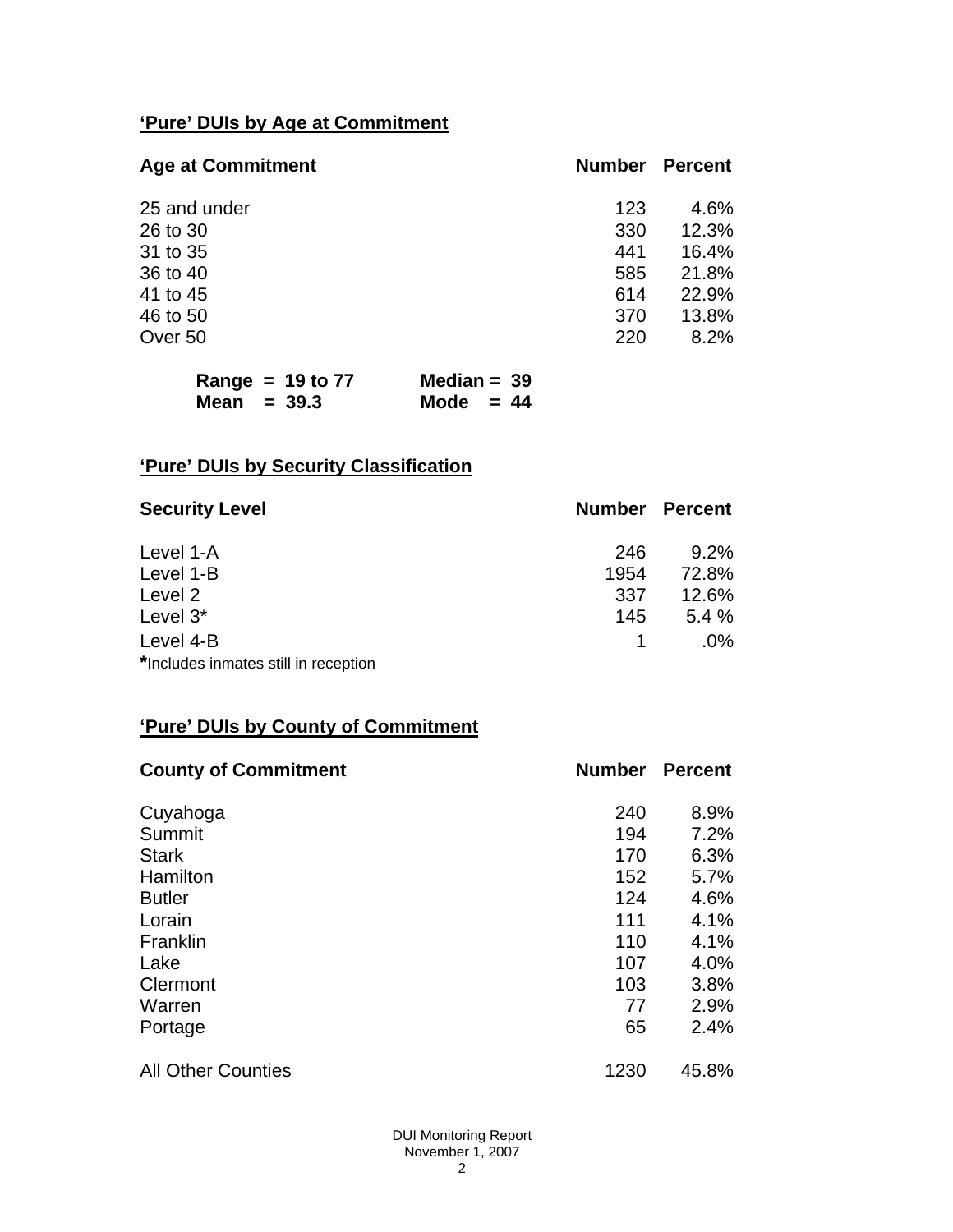# **'Pure' DUIs by Current Status**

| <b>Current Status</b>                  | <b>Number Percent</b> |       |
|----------------------------------------|-----------------------|-------|
| <b>Currently Incarcerated</b>          | 524                   | 19.5% |
| <b>Judicial Release</b>                | 435                   | 16.2% |
| <b>Released under PRC</b>              | 853                   | 31.8% |
| Released to Appeal Bond                |                       | .3%   |
| <b>Furlough (Transitional Control)</b> | 102                   | 3.8%  |
| <b>Vacated Sentence</b>                | 10                    | .4%   |
| <b>Court Order</b>                     | 10                    | .4%   |
| Death of Inmate                        | 16                    | .6%   |
| Released at Expiration of Prison Term* | 726                   | 27.1% |

\*Released without post-release control; of the 1226 releases since January 2004, 639 were expiration of prison term (52.1%), compared with 253 inmates released onto PRC (which included 190 males who successfully completed the DUI IPP sentence reduction program, seven females who successfully completed the Camp Meridian community service IPP program and five females who completed the ORW education intensive program).

# **'Pure' DUIs by Length of Sentence (in months)**

| <b>Length of Sentence</b>           | <b>Number Percent</b> |                 |
|-------------------------------------|-----------------------|-----------------|
| Two Months (mandatory sentence)     | 64                    | 2.4%            |
| Three to Six Months                 | 313                   | 11.7%           |
| Seven to Eleven Months              | 239                   | 8.9%            |
| <b>Twelve Months</b>                | 682                   | 25.4%           |
| Thirteen to Seventeen Months        | 225                   | 8.4%            |
| <b>Eighteen Months</b>              | 208                   | 7.8%            |
| Nineteen to Twenty-four Months      | 420                   | 15.7%           |
| <b>Twenty-five to Thirty Months</b> | 205                   | 7.6%            |
| Thirty-one to Thirty-five Months    | 2                     | $.1\%$          |
| Thirty-six to Forty-seven Months    | 176                   | 6.6%            |
| Forty-eight to Fifty-nine Months    | 101                   | 3.8%            |
| Sixty Months or more                | 47                    | 1.8%            |
| Mode<br>$= 12$ months<br>Mean       |                       | $= 18.8$ months |

 **Median = 14 months**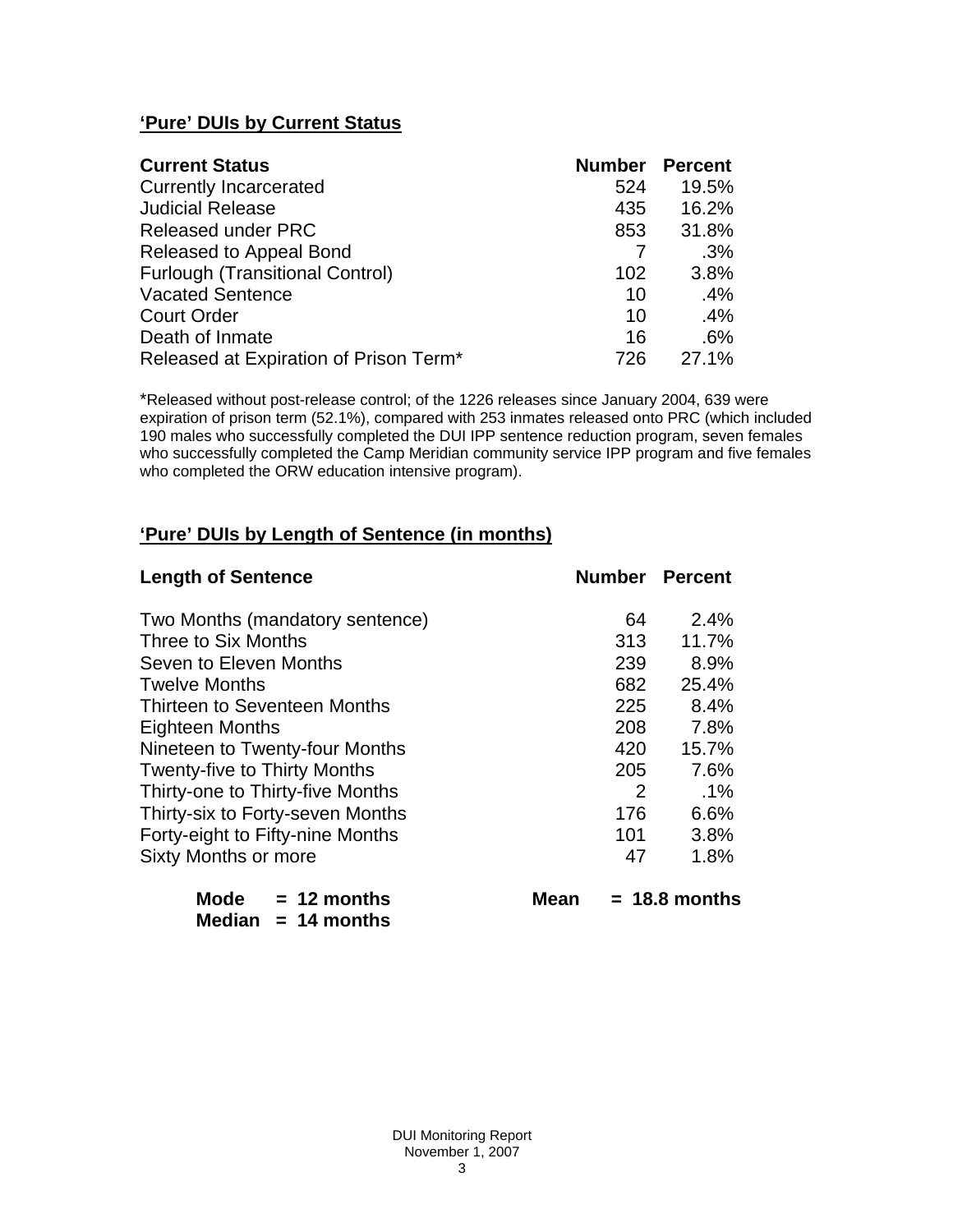# **'Pure' DUIs by Number of Prior Incarcerations**

| <b>Number of Prior Incarcerations</b> |      | <b>Number Percent</b> |
|---------------------------------------|------|-----------------------|
| None                                  | 1600 | 59.6%                 |
| One                                   | 622  | 23.2%                 |
| Two                                   | 278  | $10.4\%$              |
| Three or more                         | 183  | 6.8%                  |

#### **'Pure' DUIs Currently Incarcerated by Parent Institution\* (11/1/07)**

| <b>Institution</b>                                    | Number         | <b>Percent</b> | # in<br>Camp   |
|-------------------------------------------------------|----------------|----------------|----------------|
| <b>Allen Correctional Institution</b>                 | 4              | .8%            |                |
| <b>Belmont Correctional Institution</b>               | 21             | 4.02%          | 13             |
| <b>Chillicothe Correctional Institution</b>           | 10             | 1.9%           |                |
| <b>Correctional Reception Center</b>                  | 20             | 3.8%           |                |
| <b>Corrections Medical Center</b>                     | $\mathbf 1$    | .2%            |                |
| Dayton Correctional Institution                       | $\overline{2}$ | .4%            |                |
| <b>Franklin Pre-Release Center</b>                    | $\overline{4}$ | .8%            |                |
| <b>Grafton Correctional Institution</b>               | 12             | 2.3%           |                |
| <b>Hocking Correctional Institution</b>               | 8              | 1.5%           |                |
| <b>Lake Erie Correctional Institution</b>             | 29             | 5.5%           |                |
| <b>London Correctional Institution</b>                | 17             | 3.3%           | 5              |
| <b>Lorain Correctional Institution</b>                | 28             | 5.4%           |                |
| <b>Madison Correctional Institution</b>               | 5              | 1.0%           |                |
| <b>Mansfield Correctional Institution</b>             | 25             | 4.8%           | 25             |
| <b>Marion Correctional Institution</b>                | 15             | 2.9%           | 3              |
| <b>Noble Correctional Institution</b>                 | 12             | 2.3%           |                |
| <b>North Central Correctional Institution</b>         | 6              | 1.1%           |                |
| <b>North Coast Correctional Treatment Facility</b>    | 153            | 29.2%          | $16***$        |
| Northeast Pre-Release Center                          | $\overline{2}$ | .4%            |                |
| <b>Oakwood Correctional Facility</b>                  | 3              | .6%            |                |
| Ohio Reformatory for Women                            | 26             | 5.0%           |                |
| <b>Ohio State Penitentiary</b>                        | 6              | 1.1%           | 6              |
| <b>Pickaway Correctional Institution</b>              | 85             | 16.2%          |                |
| <b>Richland Correctional Institution</b>              | 14             | 2.7%           |                |
| <b>Ross Correctional Institution</b>                  | $\overline{7}$ | 1.4%           | $\overline{2}$ |
| Southeastern Correctional Institution                 | $\overline{2}$ | .4%            |                |
| <b>Southern Ohio Correctional Facility</b>            | $\mathbf 1$    | .2%            |                |
| <b>Toledo Correctional Institution</b>                | 3              | .6%            | 2              |
| <b>Trumbull Correctional Institution</b><br>$N = 524$ | 3              | .6%            | $3***$         |

\*Includes inmates out to court

\*\*In DUI IPP program at NCCTF (male)

\*\*\*Female inmates in TCI camp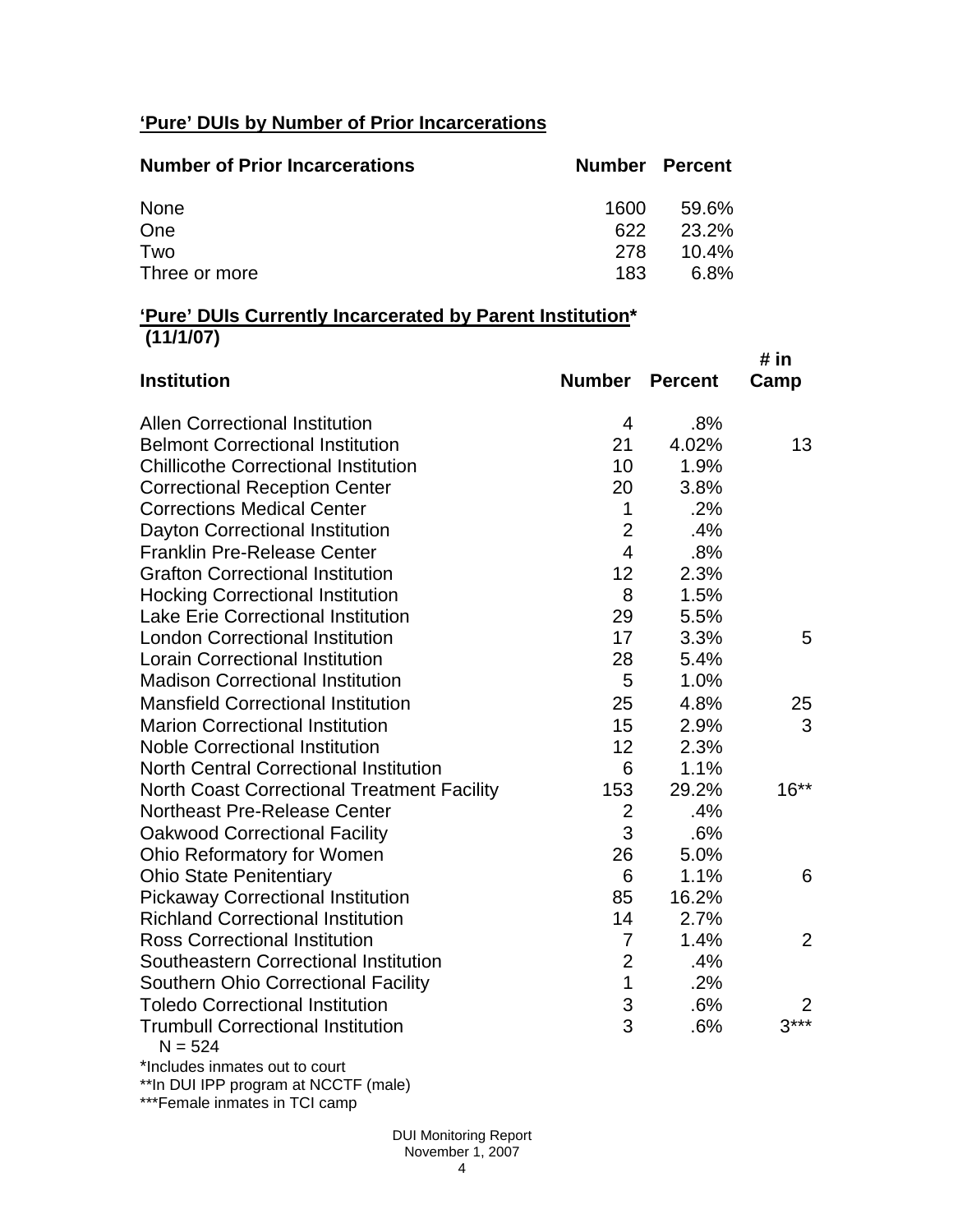# **'PURE' DUI OFFENDERS COMPARISON OF SELECTED RELEASE TYPES DEMOGRAPHICS AND TIME SERVED/TIME SAVED VARIABLES 11/1/07**

|                                                                                | <b>Release Types</b>        |                                |                                             |                                    |                           |                               |                                                               |                                             |  |  |
|--------------------------------------------------------------------------------|-----------------------------|--------------------------------|---------------------------------------------|------------------------------------|---------------------------|-------------------------------|---------------------------------------------------------------|---------------------------------------------|--|--|
| <b>Variables</b>                                                               | Post-<br>Release<br>Control |                                | IPP with<br>Post-<br>Release<br>Control**** |                                    | Judicial<br>Release       |                               | Expiration<br>of Sentence<br>with No<br>Supervision           |                                             |  |  |
|                                                                                | N                           | $%$ *                          | N                                           | $%$ *                              | N                         | $%$ *                         | N                                                             | $\%$ *                                      |  |  |
| <b>TOTAL</b>                                                                   | 455                         |                                | 381                                         |                                    | 435                       |                               | 726                                                           |                                             |  |  |
| Race:<br>White<br>African-American<br><b>Native American</b><br>Asian<br>Other | 431<br>22<br>$\overline{2}$ | 94.7<br>4.9<br>$\overline{.4}$ | 362<br>16<br>1<br>$\overline{2}$            | 95.0<br>4.2<br>$\cdot$ 3<br>$.5\,$ | 412<br>22<br>$\mathbf{1}$ | 94.7<br>5.1<br>$\overline{2}$ | 669<br>52<br>$\mathbf{1}$<br>$\overline{2}$<br>$\overline{2}$ | 92.1<br>7.2<br>.1<br>$\cdot$ 3<br>$\cdot$ 3 |  |  |
| Gender:<br>Male<br>Female                                                      | 435<br>20                   | 95.6<br>4.4                    | 381                                         | 100.0                              | 393<br>42                 | 90.3<br>9.7                   | 680<br>46                                                     | 93.7<br>6.3                                 |  |  |
| Age:<br>Mean<br>Median<br>Mode                                                 | 37.7<br>37.0<br>$36.0***$   |                                | 38.4<br>38.0<br>42.0                        |                                    | 38.4<br>38.0<br>38.0      |                               | 39.5<br>40.0<br>44.0                                          |                                             |  |  |
| <b>Commitment County:</b><br>Major Urban**<br><b>All Others</b>                | 201<br>254                  | 44.1<br>55.9                   | 128<br>253                                  | 33.6<br>66.4                       | 134<br>301                | 30.8<br>69.2                  | 274<br>452                                                    | 37.7<br>62.3                                |  |  |

\*Column totals = 100%

\*\*Cuyahoga, Franklin, Hamilton, Lucas, Montgomery, Stark and Summit

\*\*\*Multiple modes; lowest value is shown

\*\*\*\* Males completing the DUI IPP at NCCTF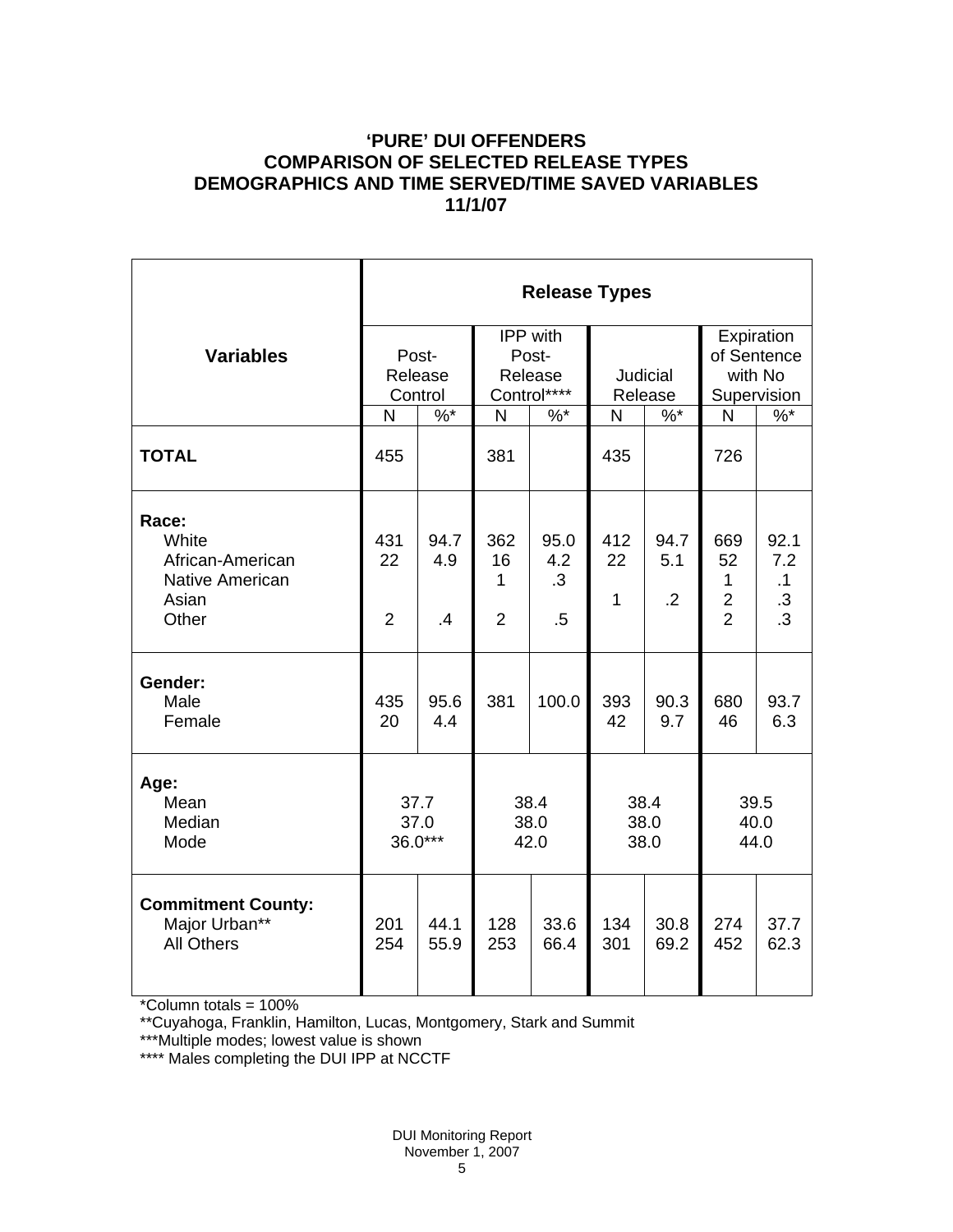|                                                                                               | <b>Release Types</b>        |                              |                                         |                            |                       |                            |                                                       |                             |  |  |
|-----------------------------------------------------------------------------------------------|-----------------------------|------------------------------|-----------------------------------------|----------------------------|-----------------------|----------------------------|-------------------------------------------------------|-----------------------------|--|--|
| <b>Variables</b>                                                                              | Post-<br>Release<br>Control |                              | IPP with<br>Post-<br>Release<br>Control |                            | Judicial<br>Release   |                            | Expiration of<br>Sentence<br>(with No<br>Supervision) |                             |  |  |
|                                                                                               | N<br>$\%$ *                 |                              | $\sqrt[6]{6}$<br>N                      |                            | N<br>$\%$ *           |                            | N                                                     | $\frac{9}{6}$               |  |  |
| <b>Sentence Length</b><br>(Months):<br>Mean<br>Median<br>Mode                                 |                             | 11.8<br>12.0<br>12.0         | 19.2<br>17.0<br>12.0                    |                            | 20.8<br>18.0<br>12.0  |                            | 14.4<br>12.0<br>12.0                                  |                             |  |  |
| <b>Number of Priors:</b><br>None<br>One<br>Two<br>Three or More                               | 244<br>110<br>50<br>51      | 53.6<br>24.2<br>11.0<br>11.2 | 257<br>90<br>24<br>10                   | 67.5<br>23.6<br>6.3<br>2.6 | 300<br>76<br>37<br>22 | 69.0<br>17.5<br>8.5<br>5.1 | 424<br>170<br>78<br>54                                | 58.4<br>23.4<br>10.7<br>7.4 |  |  |
| <b>Time Served (Months):</b><br>Mean<br>Median<br>Mode                                        | 9.2<br>7.9<br>$4.6**$       |                              | 7.0<br>5.5<br>5.7                       |                            | 6.1<br>3.8<br>2.2     |                            | 11.2<br>8.9<br>$5.7**$                                |                             |  |  |
| <b>Time Saved Through</b><br><b>Early Release (Months):</b><br>Mean<br>Median<br>Mode<br>1000 | N/A                         |                              | 10.9<br>7.5<br>$6.1***$                 |                            | 14.3<br>12.3<br>9.2   |                            | N/A                                                   |                             |  |  |

\*Column totals = 100%

\*\*Multiple modes; lowest value is shown